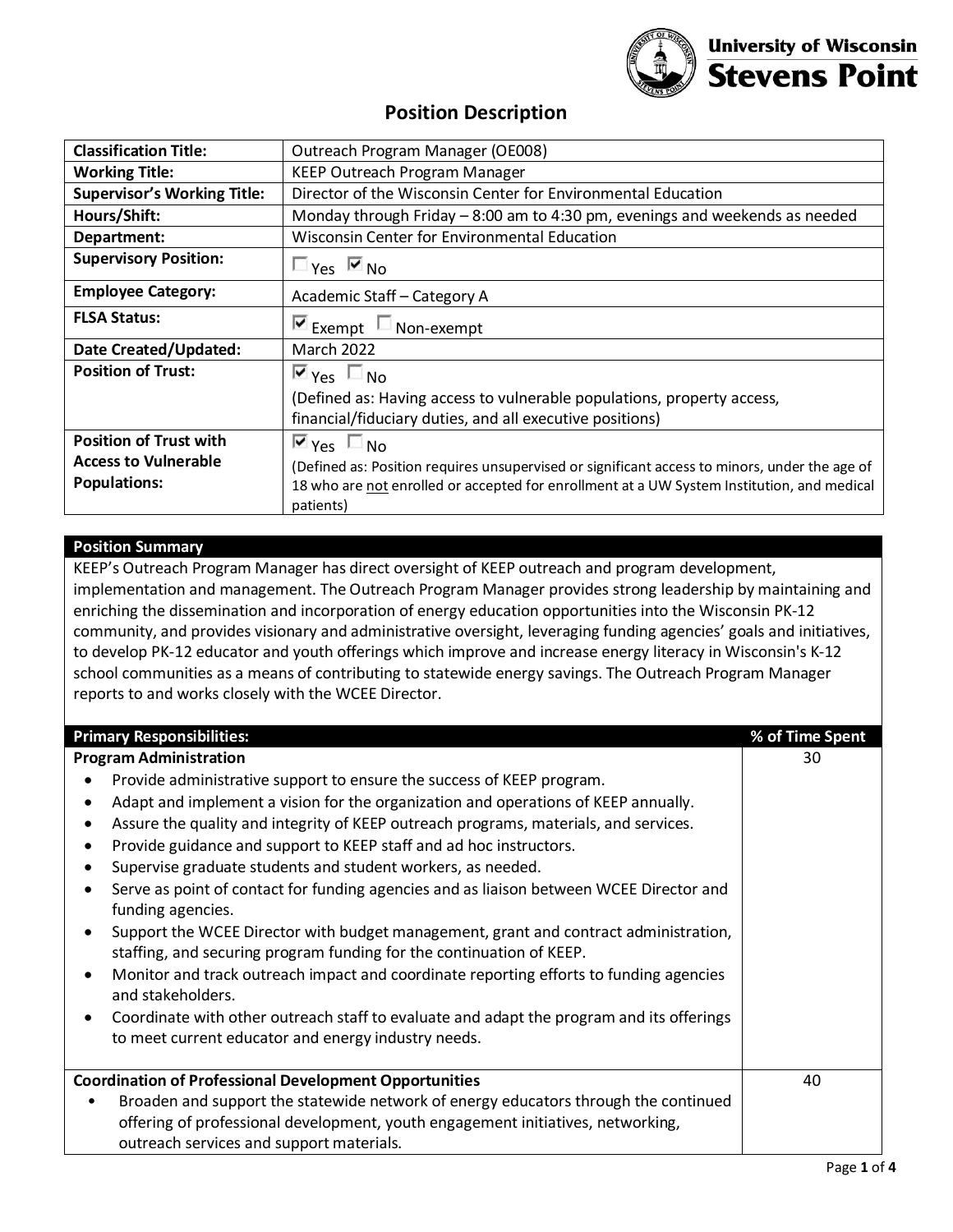| Lead development, implementation, and evaluation of plans to provide mission-based<br>$\bullet$<br>professional development and materials for educators statewide.<br>Coordinate with other outreach staff to plan and facilitate registration, scheduling,<br>promotional strategies, and marketing needs.<br>Coordinate with other outreach staff to maintain, evaluate and revise professional<br>$\bullet$<br>development offerings and support materials, including curriculum and trunks and kits.<br>Train, coordinate, and monitor a statewide network of ad hoc instructors to facilitate<br>$\bullet$<br>professional development.<br>Facilitate professional development offerings, as needed.<br>$\bullet$<br>Serve as an energy education specialist and consultant for PK-12 schools on how best to<br>٠<br>integrate energy concepts into their curriculum. Helping to identify or help break down<br>barriers to energy education in PK-12 schools. |    |
|---------------------------------------------------------------------------------------------------------------------------------------------------------------------------------------------------------------------------------------------------------------------------------------------------------------------------------------------------------------------------------------------------------------------------------------------------------------------------------------------------------------------------------------------------------------------------------------------------------------------------------------------------------------------------------------------------------------------------------------------------------------------------------------------------------------------------------------------------------------------------------------------------------------------------------------------------------------------|----|
| <b>Coordination of Career-based Learning Experiences</b><br>Coordinate and implement business-connected experiences and opportunities in career<br>awareness, career exploration, or career development.<br>Collaborate with strategic partners and school districts to determine needs and<br>$\bullet$<br>identifying opportunities and resources to meet those needs.                                                                                                                                                                                                                                                                                                                                                                                                                                                                                                                                                                                            | 20 |
| <b>Outreach and Networking</b><br>Expand and strengthen KEEP's recognition and branding as a statewide leader in energy<br>٠<br>education.<br>Identify and strengthen strategic partnerships to increase the overall program efficacy<br>٠<br>and provide potential program expansion opportunities.<br>Lead and coordinate the effort to actively identify and seek out key educator audiences<br>$\bullet$<br>and networks, including energy educator recognition.<br>Coordinate with other outreach staff to improve communication tools, marketing<br>$\bullet$<br>efforts, overall public relations, and customer database tools and contact lists.<br>Coordinate with other outreach staff to expand and improve networking initiatives and<br>٠<br>outreach services to educators statewide.<br>Present and exhibit at state and national conferences, events and meetings, as needed.<br>٠                                                                  | 10 |
| Qualifications - Knowledge, Skills, and Abilities:<br><b>Required Knowledge, Skills, and Abilities</b>                                                                                                                                                                                                                                                                                                                                                                                                                                                                                                                                                                                                                                                                                                                                                                                                                                                              |    |
| Bachelor's degree in a related field, education, natural resources, science, communication, etc.<br>At least 5 years of professional experience<br>Professional experience related to environmental education or sustainability<br>Program management experience<br>Program budget development and management experience<br>٠<br>Experience in program evaluation<br>Experience working with stakeholders and developing partnerships<br>Strong and adaptable computer skills, including Microsoft 365 suite apps                                                                                                                                                                                                                                                                                                                                                                                                                                                   |    |
| Preferred Knowledge, Skills, and Abilities<br>An active interest in energy topics and issues<br>Strong interpersonal communication skills<br>٠<br>Able to manage multiple projects, establish priorities and meet deadlines while maintaining high quality<br>$\bullet$<br>work and a collegial work environment<br>Expertise related to energy industry and/or careers<br>$\bullet$<br>Experience in analyzing data collected as part of program evaluations and development of reports, including<br>$\bullet$<br>program recommendations                                                                                                                                                                                                                                                                                                                                                                                                                         |    |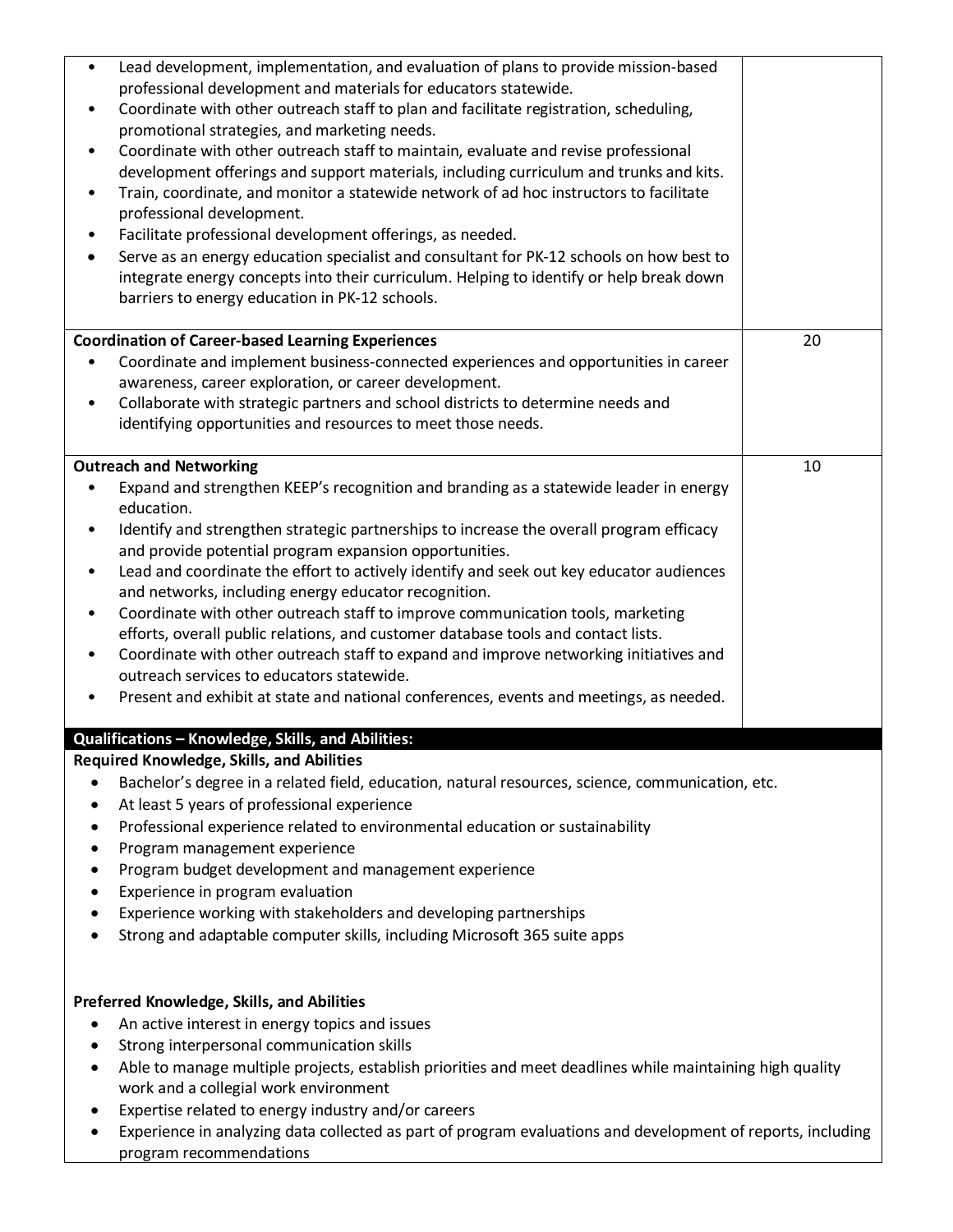- Instructional experience teaching in-person and/or virtual interactive lessons to students, educators, or community members in group settings.
- Experience preparing materials and/or lessons in a team setting and share expertise in energy and teaching
- Experience preparing program proposals to include cost services, number of participants, facility overhead and target populations
- Experience acquiring funding from public, private, and/or governmental sources
- Willingness to learn website maintenance and desktop publishing sources

## **Physical Effort/Demands:**

- **Sitting**
- Standing
- Walking
- Lifting your arms above your head to reach high, possibly difficult, areas
- Kneeling
- Squatting
- **Stooping**
- Frequently lift 10-20 pounds
- Occasionally lift up to 50 pounds

### **Equipment Operated:**

- Windows operating system and software, printer/copier/scanner, telephone, and other standard electronic office devices.
- Microsoft 365 and Adobe Creative suites products.
- Email marketing software, website maintenance, and social media platforms.

### **Working Environment:**

- The noise level in the work environment is usually quiet, indoor office setting, shared by multiple staff.
- Off-site locations include inside school building classrooms and inside and outside at various youth and community event venues.
- Travel required to schools and communities within Wisconsin and the ability to work as needed some overnights, evenings and weekends.
- • Transport teaching materials and supplies, up to 50 pounds.

This position description should not be interpreted as all inclusive. It is intended to identify the major responsibilities and requirements of the job. The incumbents may be requested to perform job-related responsibilities and tasks other than those stated on this description.

This position description does not constitute an employment agreement between the employer and employee and is subject to change by the employer as the needs of the employer and requirements of the position change.

UW-Stevens Point is an Equal Opportunity Employer. In compliance with the Americans with Disabilities Act, the University will provide reasonable accommodations to qualified individuals with disabilities and encourages both prospective and current employees to discuss potential accommodations with the employer.

| <b>Employee Name</b>      | Date |
|---------------------------|------|
| <b>Employee Signature</b> | Date |
| <b>Supervisor Name</b>    | Date |